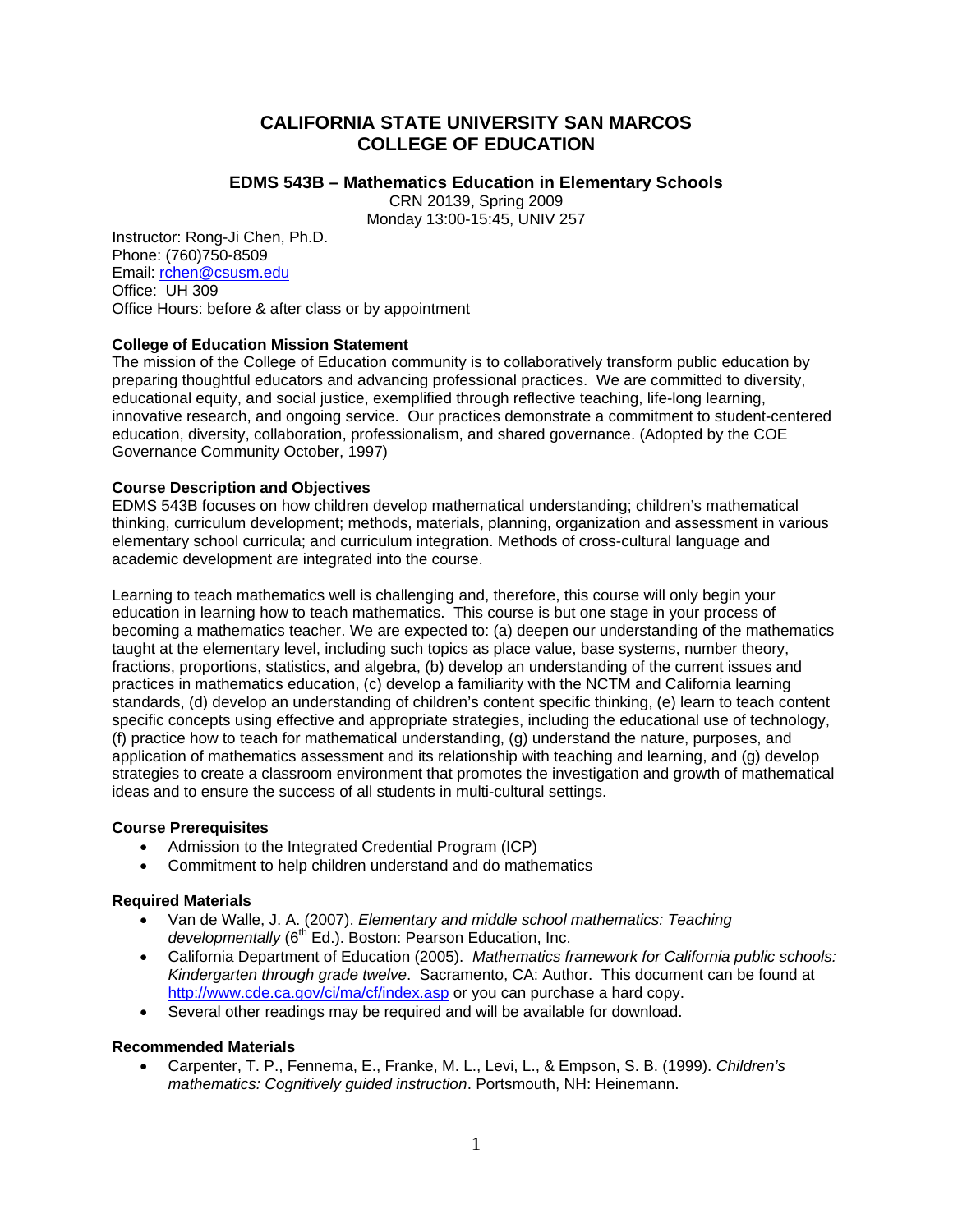- • Carpenter, T. P., Franke, M. L., & Levi, L. (2003). *Thinking mathematically: Integrating arithmetic & algebra in elementary school*. Portsmouth, NH: Heinemann.
- • Lampert, M. (2001). *Teaching problems and the problems of teaching*. New Haven, CT: Yale University Press.
- Burns, M. (2007). *About teaching mathematics: A K-8 resource* 3<sup>rd</sup> Ed.). Sausalito, CA: Math Solutions Publications.
- • National Council of Teachers of Mathematics (2000). *Principles and standards for school mathematics*. Reston, VA: Author. An overview of this document can be found at http://standards.nctm.org/ (NCTM members have full access).
- STAR Test Blueprints for Standards Items: http://www.cde.ca.gov/ta/tg/sr/blueprints.asp

### **Authorization to Teach English Language Learners**

The CSUSM credential program has been specifically designed to prepare teachers for the diversity of languages often encountered in California public school classrooms. The authorization to teach English learners is met through the infusion of content and experiences within the credential program as well as additional coursework. Students successfully completing this program receive a credential with authorization to teach English learners. *(Approved by CCTC in SB2042 Program Standards, August 2002)* 

### **Teacher Performance Expectation (TPE) Competencies**

The course objectives, assignments, and assessments have been aligned with the CTC standards for Multiple Subject Credential. This course is designed to help teachers seeking a California teaching credential to develop the skills, knowledge, and attitudes necessary to assist schools and district in implementing effective programs for all students. The successful candidate will be able to merge theory and practice in order to realize a comprehensive and extensive educational program for all students.

### **California Teacher Performance Assessment (CalTPA)**

Beginning July 1, 2008 all California credential candidates must successfully complete a state-approved system of teacher performance assessment (TPA), to be embedded in the credential program of preparation. At CSUSM this assessment system is called the CalTPA or the TPA for short.

To assist your successful completion of the TPA, a series of informational seminars are offered over the course of the program. TPA related questions and logistical concerns are to be addressed during the seminars. Your attendance to TPA seminars will greatly contribute to your success on the assessment.

Additionally, COE classes use common pedagogical language, lesson plans (lesson designs), and unit plans (unit designs) in order to support and ensure your success on the TPA and more importantly in your credential program.

The CalTPA Candidate Handbook, TPA seminar schedule, and other TPA support materials can be found on the COE website provided at the website provided: http://www.csusm.edu/coe/CalTPA/ProgramMaterialsTPA.html

### **Requirements**

*Participation and Professionalism (5 points)* – You are expected to actively participate in discussions, group work, presentations, and hands-on activities throughout the course. A positive professional disposition includes a willingness to consider and discuss new ideas objectively, curiosity, perseverance, and seriousness about improving one's self as a teacher. It can also include a sense of humor and social intelligence (e.g., the tact and ability to make others feel comfortable and to contribute).

*Reflection Papers (10 points)* – You need to write three reflection papers. The first paper (4 points) consists of questions about your prior experience with mathematics. The other two papers (3 points each) are your reflections on class readings, activities, and/or pressing issues in mathematics education. See the class WebCT for the instruction for each of these papers.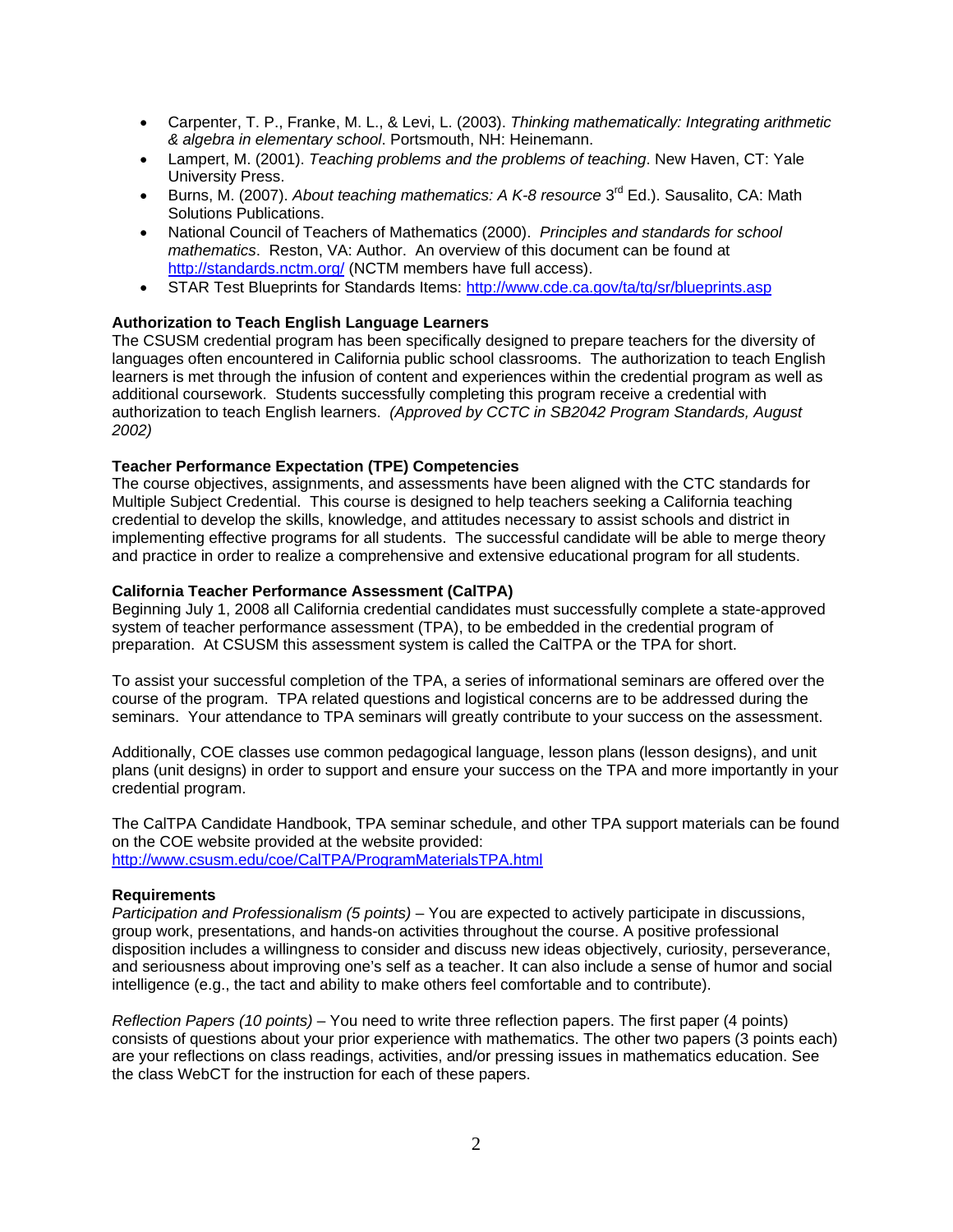*CA Mathematics Standards Oral Presentation (5 points)* – Using the *Mathematics Framework for California Public Schools K-12,* you and your designated group will be assigned one grade level of standards from *The California Mathematics Content Standards* as a topic for exploration *(*note that this is chapter 2 of the *Mathematics Framework for California Public Schools K-12).* Give an oral presentation of the mathematical strand and standards for which you are responsible, including one relevant example of how **one of the standards in that strand** could be addressed. Since children's learning with understanding is the focus of this course, it is important that your cohorts are presented with examples that promote student understanding and conceptual development. See the class WebCT for the detailed instruction and grading rubric for this assignment.

*Mathematics Lesson Design (55 points)* – The purpose of this assignment is to help you learn how to design effective mathematical activities and lessons and to provide an opportunity for you to practice teaching mathematics. Working in small groups of 3-4 members, your team will design one standardbased lesson (approximately 40 minutes) that you will present in an elementary school class. While the lesson plan is group work, each of you needs to implement the lesson at the school you are observing. In addition, you need to videotape your teaching of the lesson and reflect on the effectiveness of the lesson. If teaching in an elementary classroom is not possible, another option is to implement your lesson plan in the 543B class. You are encouraged to submit a draft of the lesson for review before the lesson is taught to students. Your teaching performance will not affect your grade. Refer to the lesson design grading rubric and other guidelines at the class WebCT.

*Mathematics Learning Center Activity (5 points)*. The class will form groups of 4-5 members, and each group will be assigned a mathematical area in the elementary school curriculum (see the course schedule below). Each group member needs to design a 10-minute learning activity in the assigned area and to conduct the activity in a small group setting in the EDMS 543 class. In addition, you need to write a detailed description of the learning activity and provide teaching tips. Post your activity on the class WebCT, on the discussion board, where a collection of approximately 24 learning activities will be available for your future teaching.

*Student Interviews (20 points*) – You need to conduct two interviews to assess students' understanding of mathematics. Sample interview questions are provided, but you are encouraged to use your own invention. You need to choose two mathematical topics from the following six areas: (1) number concepts, (2) addition/subtraction, (3) multiplication/division, (4) fraction, (5) measurement/geometry, and (6) algebra. The purpose is to get you to begin thinking about students' mathematical understanding, to learn how to effectively pose questions and interpret the meaning of students' responses, and to provide you with an opportunity to interact with students. For each interview, you need to submit a 3-page report. You can work with a peer in the interviewing process, but each needs to write his/her own report. In addition, you may need to share/present your interview findings in class. See the Student Interview Guidelines and a sample interview report at WebCT.

Detailed information about the assignments will be given in class. You need to submit the assignments (except children's work) at the course WebCT. You are responsible for ensuring that assignments are submitted correctly and on time. Late assignments will receive a reduction in points unless *prior arrangements* have been made with the instructor.

The grade on a late assignment will be deducted 1 point per day unless *prior arrangements* have been made with the instructor.

### **Grading Scale**

|                    | Grades will be based on the following grading scale: |                    |                   |
|--------------------|------------------------------------------------------|--------------------|-------------------|
| $A = 93\% - 100\%$ | A- = 90% - 92%                                       | $B+ = 87\% - 89\%$ | $B = 83\% - 86\%$ |
| $B = 80\% - 82\%$  | $C_{\pm} = 77\% - 79\%$                              | $C = 73\% - 76\%$  | $C = 70\% - 72\%$ |
| $D = 60\% - 69\%$  | $F =$ below 60                                       |                    |                   |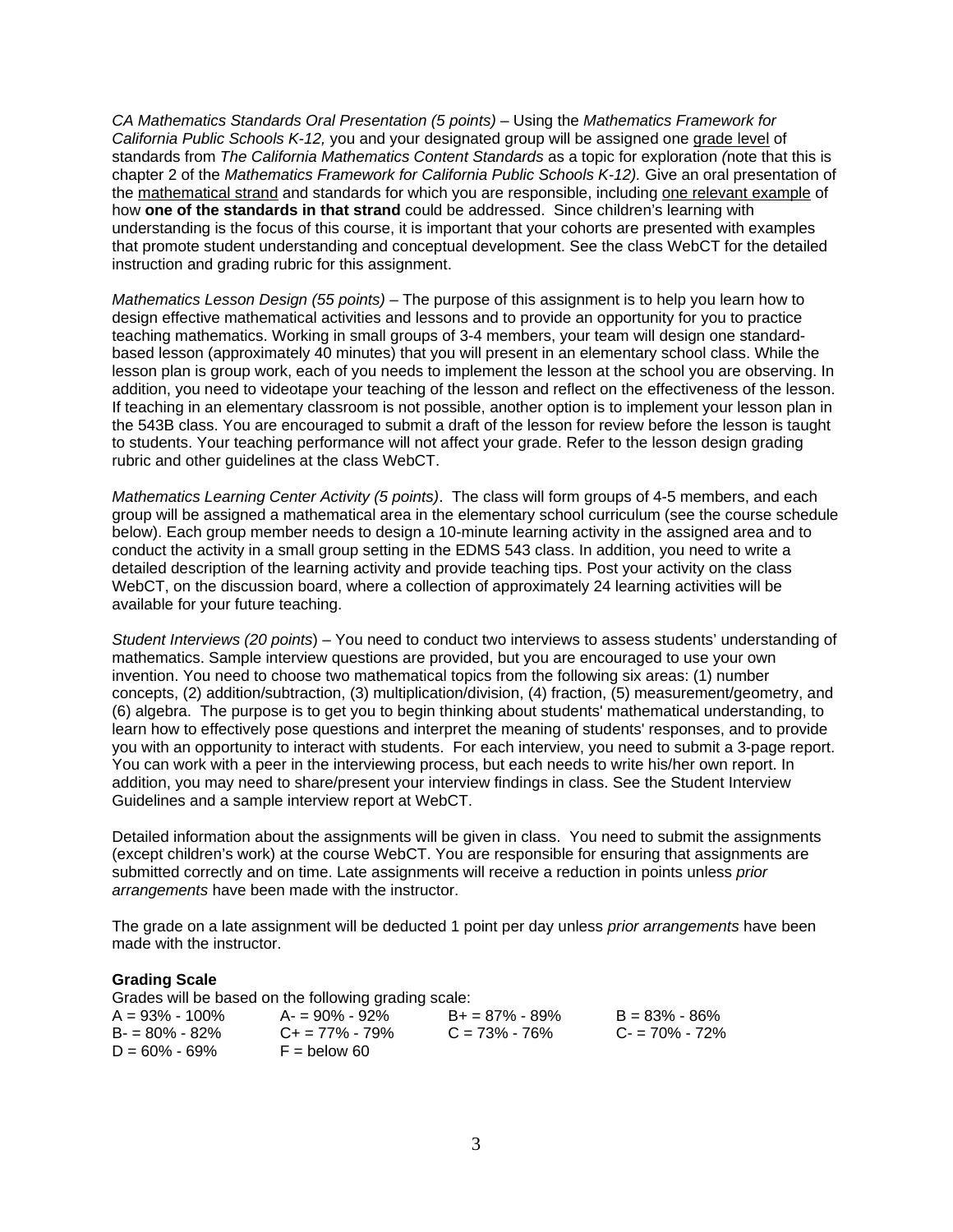### **CSUSM Writing Requirement**

The CSUSM writing requirement of 2500 words is met through the completion of course assignments. Therefore, all writing will be looked at for content, organization, grammar, spelling, and format.

### **Students with Disabilities Requiring Reasonable Accommodations**

Students with disabilities who require reasonable accommodations must be approved for services by providing appropriate and recent documentation to the Office of Disable Student Services (DSS). This office is located in Craven Hall 5205, and can be contacted by phone at (760) 750-4905, or TTY (760) 750-4909. Students authorized by DSS to receive reasonable accommodations should meet with their instructor during office hours or, in order to ensure confidentiality, in a more private setting.

### **Tentative Schedule**

Please note that modifications may occur at the discretion of the instructor.

| <b>Date</b> | <b>Session/Topic</b>                                                                                                  | <b>Assignment to be completed</b><br><b>BEFORE Class Session</b> |
|-------------|-----------------------------------------------------------------------------------------------------------------------|------------------------------------------------------------------|
| 1/26/09     | Introduction to math education<br>$\mathbf 1$ .                                                                       |                                                                  |
| 2/2/09      | 2.<br>(a) Developing children's math understanding<br>(b) Problem solving                                             | Van de Walle ch. 3, 4<br><b>Reflection 1 due</b>                 |
| 2/9/09      | 3.<br>(a) Assessment for school math<br>(b) CA math framework & standards<br><b>Math Standards oral presentations</b> | Van de Walle ch. 6                                               |
| 2/16/09     | (a) Measurement & geometry<br>4.<br>(b) Communication in math classrooms                                              | Van de Walle ch. 20<br>Measurement/Geo interview due*            |
| 2/23/09     | 5.<br>Cognitively Guided Instruction (CGI)                                                                            | Van de Walle ch. 10                                              |
| 3/2/09      | Number concepts (Group 1 presentation**)<br>6.                                                                        | Van de Walle ch. 9, 11<br>Number concepts interview due*         |
| 3/9/09      | 7.<br>(a) Number concepts & place value (Group 2<br>presentation**)<br>(b) Lesson design                              | Van de Walle ch. 12, 5<br>Add/sub interview due*                 |
| 3/16/09     | 8. Whole-number computation (Group 3<br>presentation**)<br>Lesson plan workshop (30 min)                              | Van de Walle ch. 13<br>Mult/div interview due*                   |
| 3/23/09     | 9. Fractions (Group 4 presentation**)<br>Lesson plan workshop (30 min)                                                | Van de Walle ch. 16, 17<br>Fractions interview due*              |
| 3/30/09     | 10. Spring Break. No class.                                                                                           |                                                                  |
| 4/6/09      | 11. (a) Rational numbers: Decimals & percents<br>$(b)$ TBA                                                            | Van de Walle ch. 18<br><b>Reflection 2 due</b>                   |
| 4/13/09     | 12. Algebraic thinking I (Group 5 presentation**)                                                                     | Van de Walle ch. 15<br>Algebra interview due*                    |
| 4/20/09     | 13. Algebraic thinking II<br>Lesson plan presentations                                                                | Van de Walle ch. 15                                              |
| 4/27/09     | 14. Lesson plan presentations                                                                                         | Lesson design due                                                |
| 5/4/09      | 15. Wrap-up                                                                                                           | <b>Reflection 3 due</b>                                          |

*Notes:* 

\* You just need to choose **two** of these six topics for student interviews. The due dates vary. If you choose to do an interview on addition/subtraction, then your paper is due on 3/9. If you want to do an interview on algebra, then your paper is due on 4/13.

\*\* Presentation of M*athematics Learning Center Activities.* After the presentation, you should submit this assignment within a week. For example, if you present an activity on number concepts on 3/2, the description (including some teaching tips) is due on 3/9.